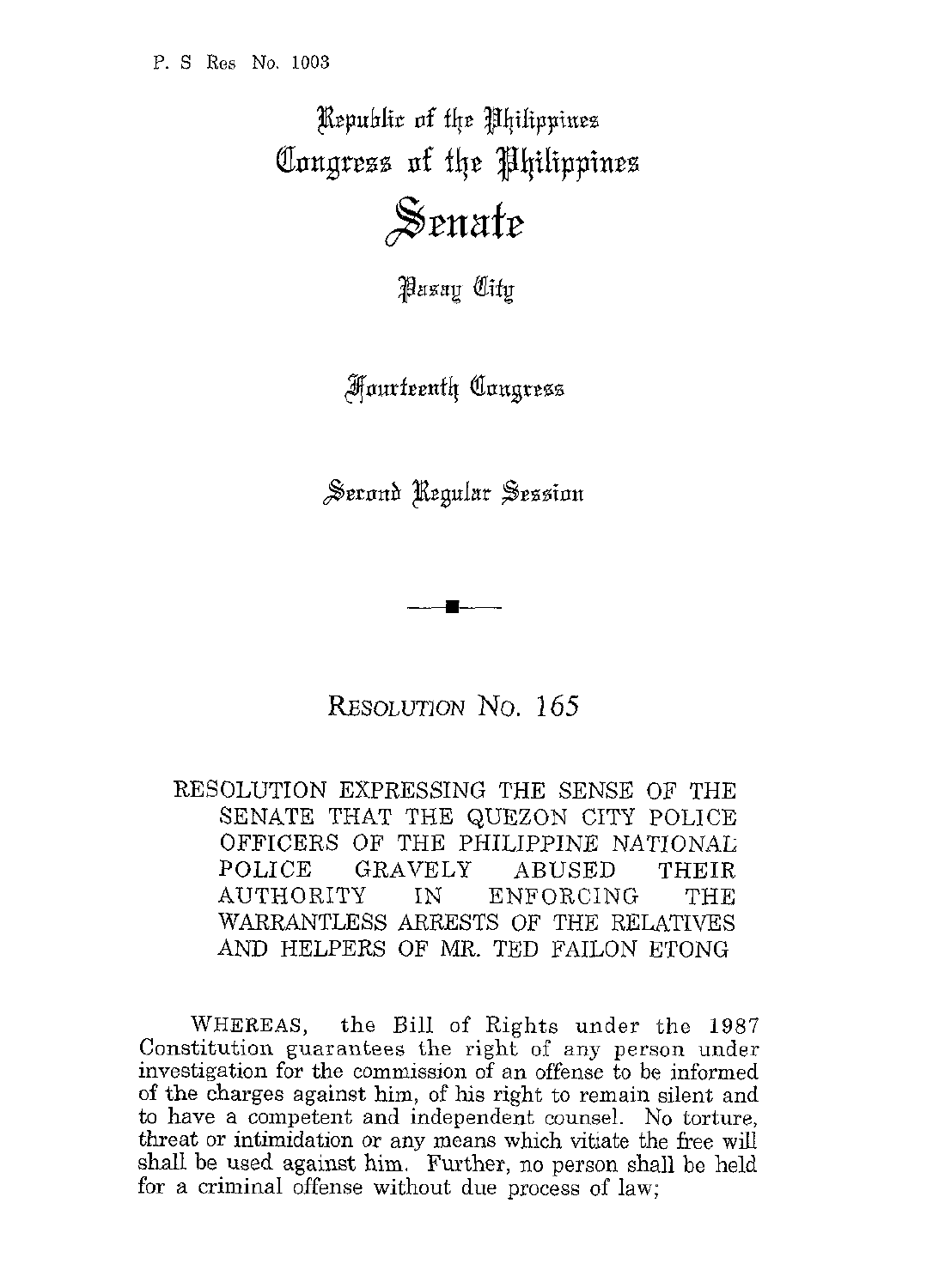WHEREAS, in all criminal prosecutions, the accused shall be presumed innocent until the contrary is proved and shall enjoy the right to be heard by himself and counsel;

WHEREAS, on April 15, 2009, Mrs. Trinidad Etong,.wife of Mr. Ted Failon, sustained a gunshot wound in the head in a shooting incident, and that investigations are being conducted by the police. In the course of the investigation, QCPDs Criminal Investigation and Detection Unit filed charges of violation of Presidential Decree No. 1829 or obstruction of justice against Mr. Ted Failon and his househelpers Carlota Morbos and Frida Bolleser, driver Glen Polan, helper Pacific0 Apacible and Mr. Failon's sister-in-law, Pamela Arteche. The QCPD said that resporidents failed to immediately report the shooting of Mrs. Trinidad Etong on April 15, 2009, and that they cleaned up the bloodstains in the bathroom where Mrs. Etong's body was found in their residence and in the vehicle used to bring her to a hospital;

WHEREAS, Presidential Decree No. 1829, otherwise known as the Decree Penalizing Obstruction of Apprehension and Prosecution of Criminal Offenders, punishes persons who prevent witnesses from testifying in any criminal proceeding or from reporting the commission of any offense or identity of any offenderls by means of bribery, misrepresentation, deceit, intimidation, force or threats and altering, destroying, suppressing or concealing any paper, record, document or object with intent to impair its verity, authenticity, legibility, availability or admissibility as evidence in any investigation of or official proceedings in criminal cases, or to be used in any investigation of or official proceedings in criminal cases, among others;

WHEREAS, on the night of April 16, 2009, Pamela Arteche, Me-Ann and Maximo, the siblings of Mrs. Trinidad Etong, were taken into police custody. Within the full view of the public and media personnel, the police officers, with wanton disregard of the human rights of the alleged "suspects", arrested them and forcibly took them into custody apparently without affording and/or informing them of their Miranda rights guaranteed by no less the Constitution **to** persons placed under arrest. As evidenced by the media footages, the police officers used excessive and unnecessary force in implementing the illegal warrantless arrests and at one point even hitting and choking one of the siblings of Mrs. Trinidad Etong;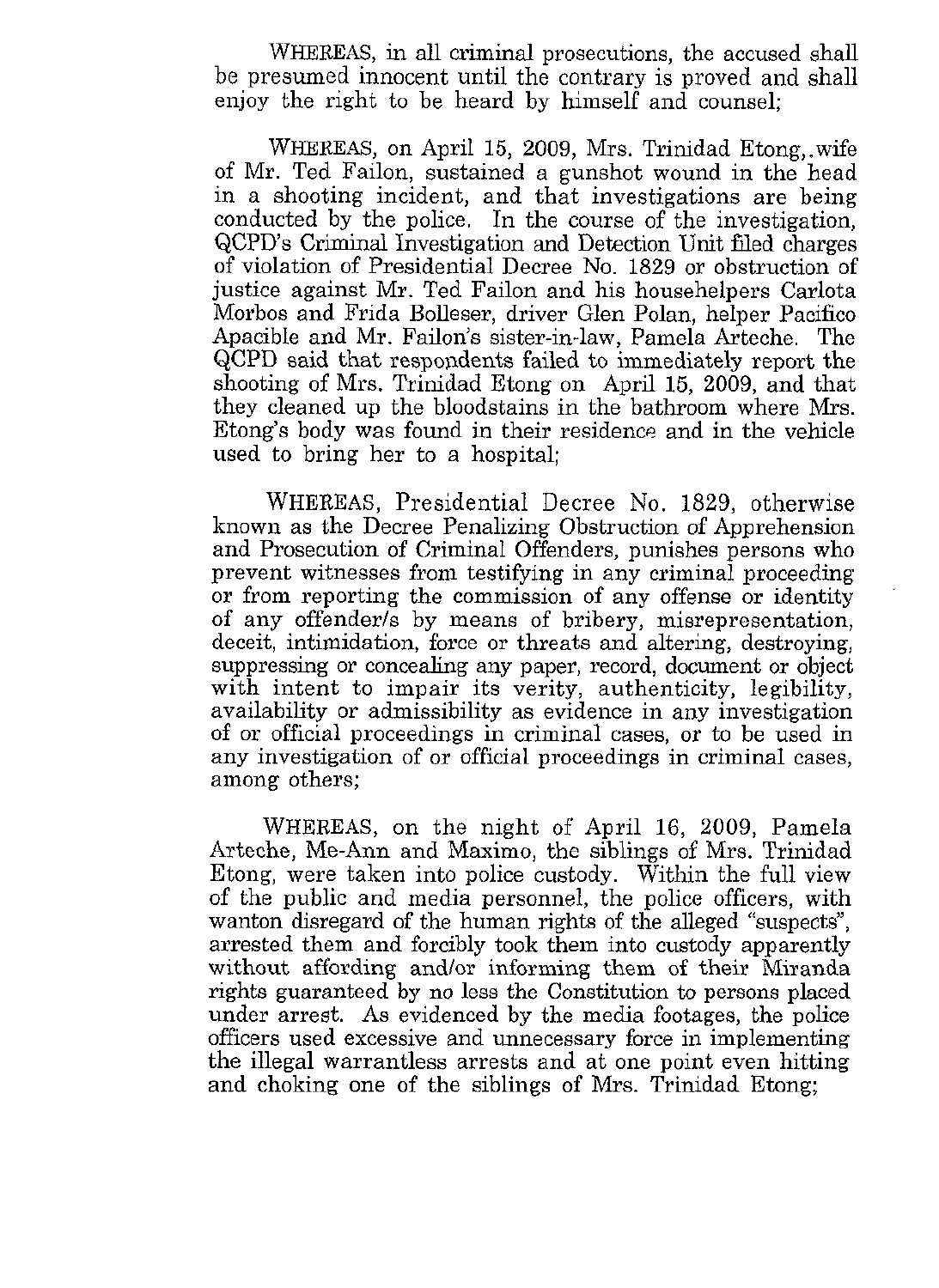WHEREAS, Rule **113,** Section 5 of the Revised Rules on Criminal Procedure enumerates the instances when warrantless arrests by a peace officer qr a private person are allowed, to wit: 1) when in his presence, the person to be arrested has committed, is actually committing or is attempting to commit an offense; 2) when an offense has in fact just been committed and he, has probable cause to believe based on personal knowledge of facts or circumstances that the person to be arrested has committed it; and **3)** when the person to be arrested is a prisoner who has escaped from a penal establishment or place where he is serving final judgment or is temporarily confined while his case is pending, or has escaped while being transferred from one confinement to another;

.

WHEREAS, even assuming that the crime/s under Presidential Decree No. 1829 were actually committed by the relatives and helpers of Mr. Failon, their warrantless arrests are illegal considering that the arrest does not fall under valid warrantless arrests under the Revised Rules on Criminal Procedure. Neither were the alleged crime/s by the relatives considered as continuing crimes to allow warrantless arrests. Clearly, the arrests made on the person of the relatives and helpers of Mr. Failon are without basis and are patently illegal. Not only are they entitled to the rights under the Constitution but at the very least to humane and just treatment by the police officers, the supposed protectors of our civil rights:

WHEREAS, on April 17, 2009, the Quezon City Prosecutor's Office ordered that Mr. Failon be placed under further investigation for the obstruction of justice charges filed against him relative to his wife's shooting last April 15, 2009;

WHEREAS, the other two **(2)** respondents, Carlota Morbos and Pamela Arteche, were ordered immediately released from custody of the Quezon City Police District;

WHEREAS, the National Capital Region Police Office (NCRPO) Director Chief Superintendent Roberto Rosales ordered the immediate relief of policemen who used excessive force in arresting the relatives of Mr. Failon at the New Era General Hospital last April 16, 2009. Director Rosales also ordered that all the policemen involved in the investigation be removed: Now, therefore, be it